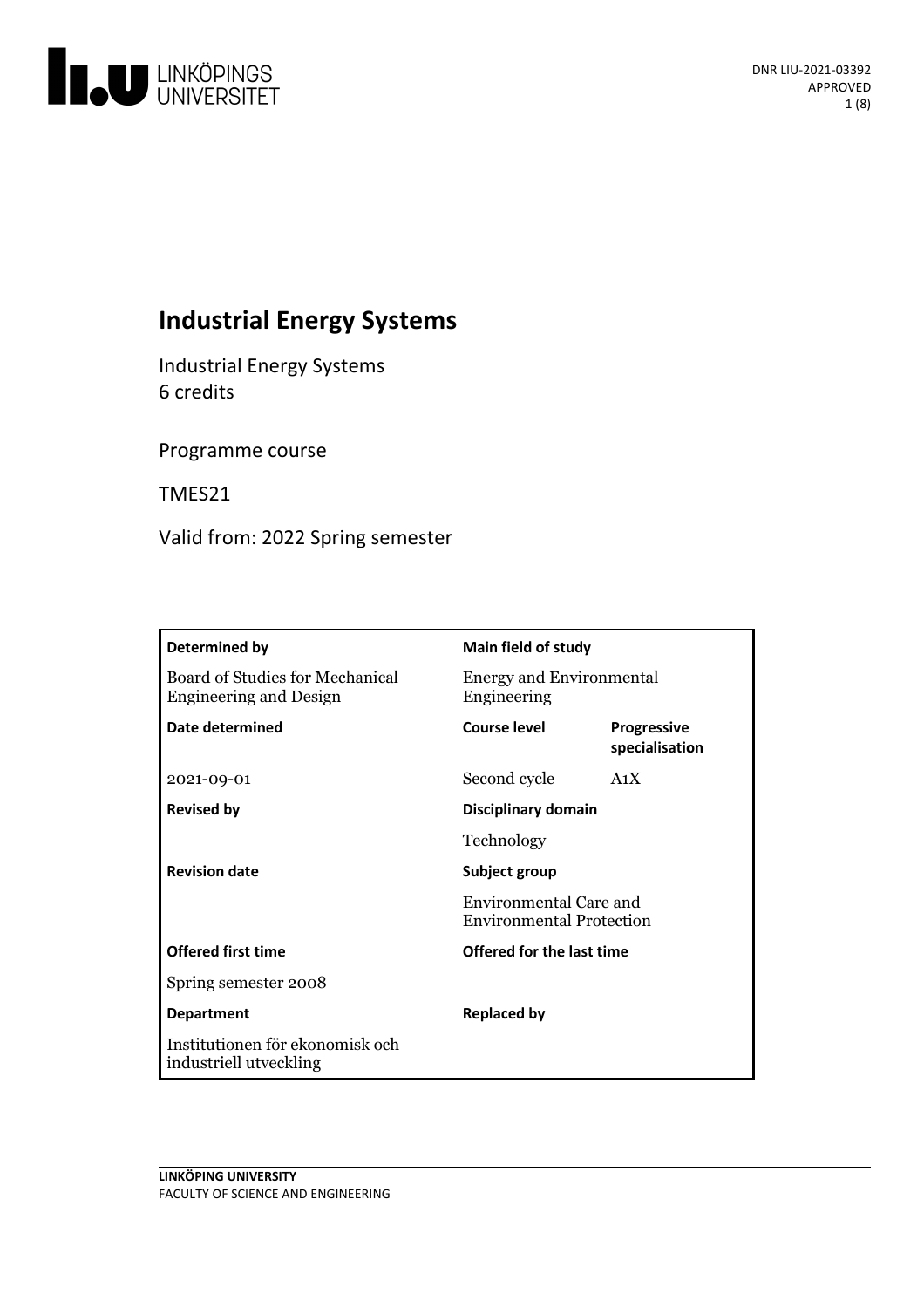# Specific information

May not be included in the same degree as TMES09 or TMES31

# Course offered for

- Master of Science in Industrial Engineering and Management
- Master of Science in Industrial Engineering and Management International
- Master's Programme in Sustainability Engineering and Management

# Prerequisites

Building Energy Systems or equivalent.

# Intended learning outcomes

The overall aim of the course is to provide a systems perspective on energy supply and energy demand in different types of industrial systems with focus on energy efficiency. After completion of the course the student is able to:

- Describe, explain and illustrate overall structure and development of industrial energy use and the influence on its environment
- Describe and discuss the function of different industrial processes and their energy use
- Describe and critically use unit process categorization of energy demand
- Critically review and carry out industrial energy audits
- Describe and reflect upon different types of measures and their potentials within industrial energy systems
- Describe and reflect upon systems consequences from measures on the supply and demand side within industrial energy systems

# Course content

Structure, development and environmental consequences of industrial energy use, industrial use within Sweden and globally, analysis and estimations of potentials for energy efficiency measures, unit processes, production and support processes, technology development, energy economizing, energy effectiveness, industrial clusters, energy storage, load management, fuel conversion, energy audits, energy managemen, methods for energy systems analysis.

# Teaching and working methods

The course is given in the form of lectures, tutorials, seminars and project work.

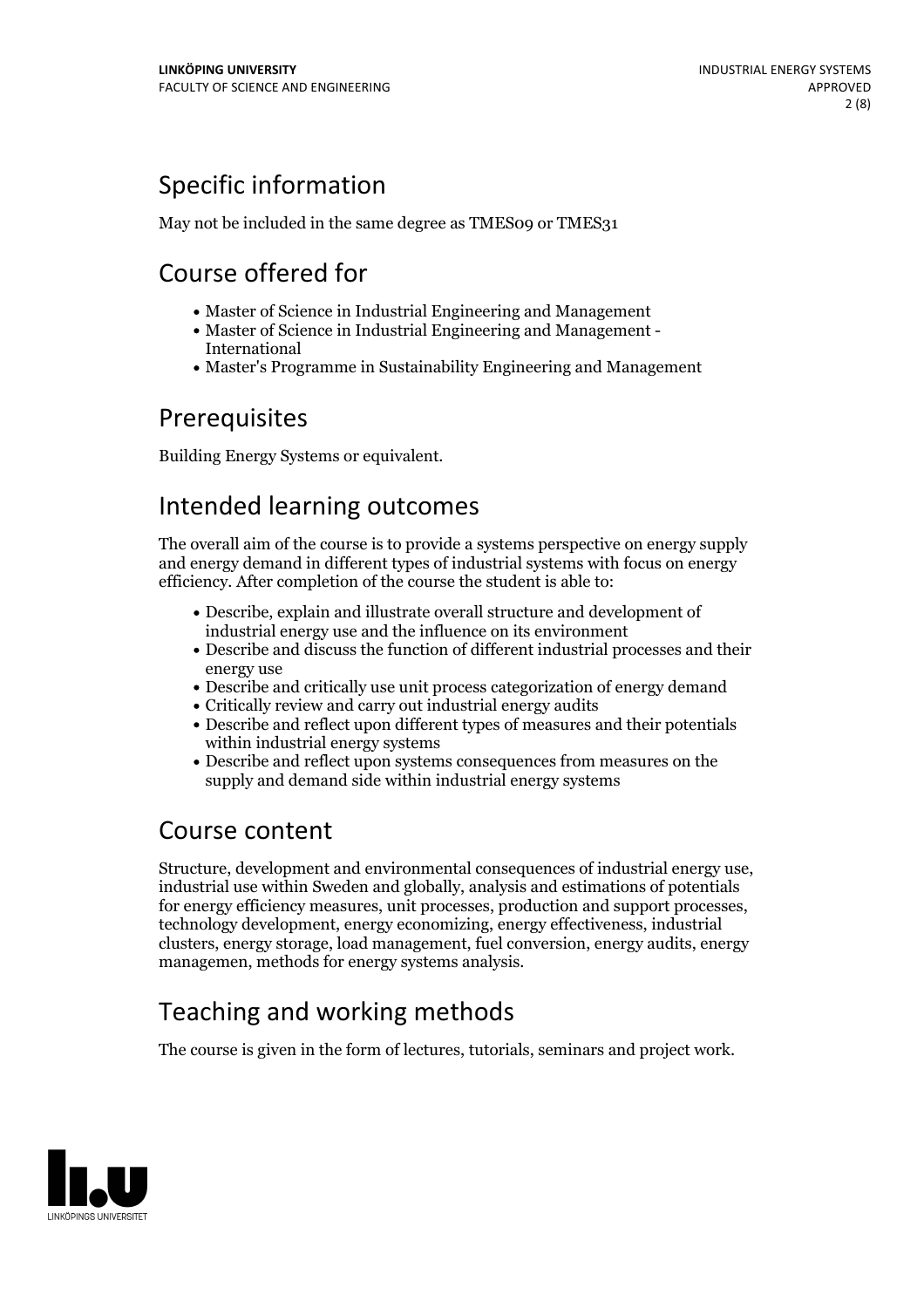# Examination

| TEN <sub>1</sub> | Written examination | 3.5 credits | U, 3, 4, 5 |
|------------------|---------------------|-------------|------------|
| UPG1             | Project work        | 1.5 credits | U.G        |
| UPG <sub>2</sub> | Seminars            | 1 credits   | U.G        |

# Grades

Four-grade scale, LiU, U, 3, 4, 5

# Other information

## **About teaching and examination language**

The teaching language is presented in the Overview tab for each course. The examination language relates to the teaching language as follows:

- If teaching language is "Swedish", the course as a whole could be given in Swedish, or partly in English. Examination language is Swedish, but parts
- If teaching language is "English", the course as a whole is taught in English. Examination language is English. <br>• If teaching language is "Swedish/English", the course as a whole will be
- taught in English if students without prior knowledge of the Swedish language participate. Examination language is Swedish or English depending on teaching language.

### **Other**

The course is conducted in a manner where both men's and women's experience and knowledge are made visible and developed.

The planning and implementation of a course should correspond to the course syllabus. The course evaluation should therefore be conducted with the course syllabus as a starting point.

If special circumstances prevail, the vice-chancellor may in a special decision specify the preconditions for temporary deviations from this course syllabus, and delegate the right to take such decisions.

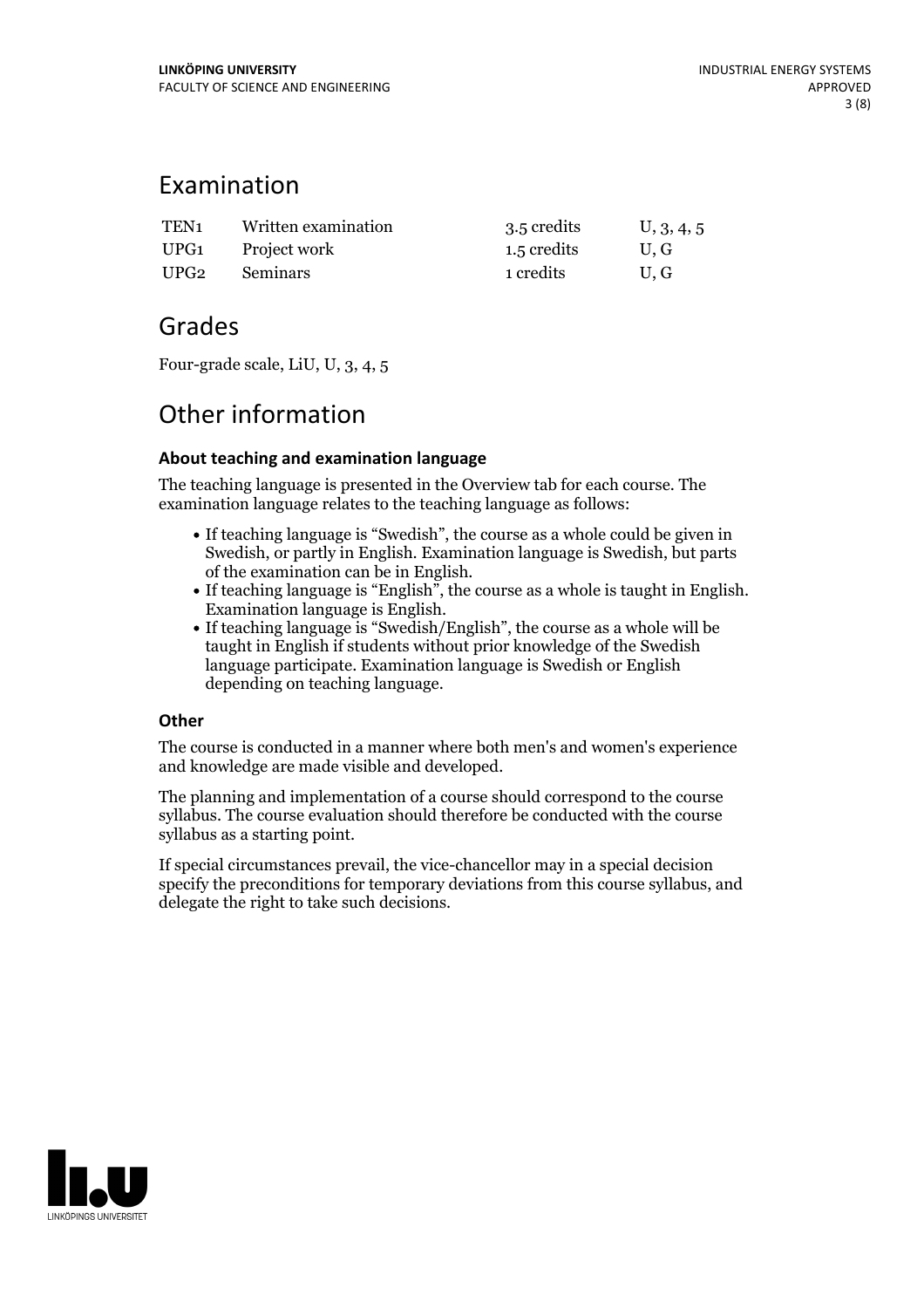# **Common rules**

## Course syllabus

A syllabus must be established for each course. The syllabus specifies the aim and contents of the course, and the prior knowledge that a student must have in order to be able to benefit from the course.

## Timetabling

Courses are timetabled after a decision has been made for this course concerning its assignment to a timetable module.

## Interruption in and deregistration from a course

The LiU decision, Guidelines concerning confirmation of participation in education (Dnr LiU-2020-02256), states that interruptions in study are to be recorded in Ladok. Thus, all students who do not participate in a course for which they have registered must record the interruption, such that the registration on the course can be removed. Deregistration from or interrupting a course is carried out using <sup>a</sup> web-based form: https://www.lith.liu.se/for- [studenter/kurskomplettering?l=en.](https://www.lith.liu.se/for-studenter/kurskomplettering?l=en)

## Cancelled courses and changes to the course syllabus

Courses with few participants (fewer than 10) may be cancelled or organised in a manner that differs from that stated in the course syllabus. The Dean is to deliberate and decide whether a course is to be cancelled or changed from the course syllabus.

## Guidelines relating to examinations and examiners

For details, see Guidelines for education and examination for first-cycle and second-cycle education at Linköping University, Dnr LiU-2020-04501 [\(http://styrdokument.liu.se/Regelsamling/VisaBeslut/917592\)](http://styrdokument.liu.se/Regelsamling/VisaBeslut/917592).

An examiner must be employed as a teacher at LiU according to the LiU Regulations for Appointments, Dnr LiU-2021-01204 [\(https://styrdokument.liu.se/Regelsamling/VisaBeslut/622784](https://styrdokument.liu.se/Regelsamling/VisaBeslut/622784)). For courses in second-cycle, the following teachers can be appointed as examiner: Professor (including Adjunct and Visiting Professor), Associate Professor (including Adjunct), Senior Lecturer (including Adjunct and Visiting Senior Lecturer), Research Fellow, or Postdoc. For courses in first-cycle, Assistant Lecturer (including Adjunct and Visiting Assistant Lecturer) can also be appointed as examiner in addition to those listed for second-cycle courses. In exceptional cases, a Part-time Lecturer can also be appointed as an examiner at both first- and second cycle, see Delegation of authority for the Board of Faculty of Science and Engineering.

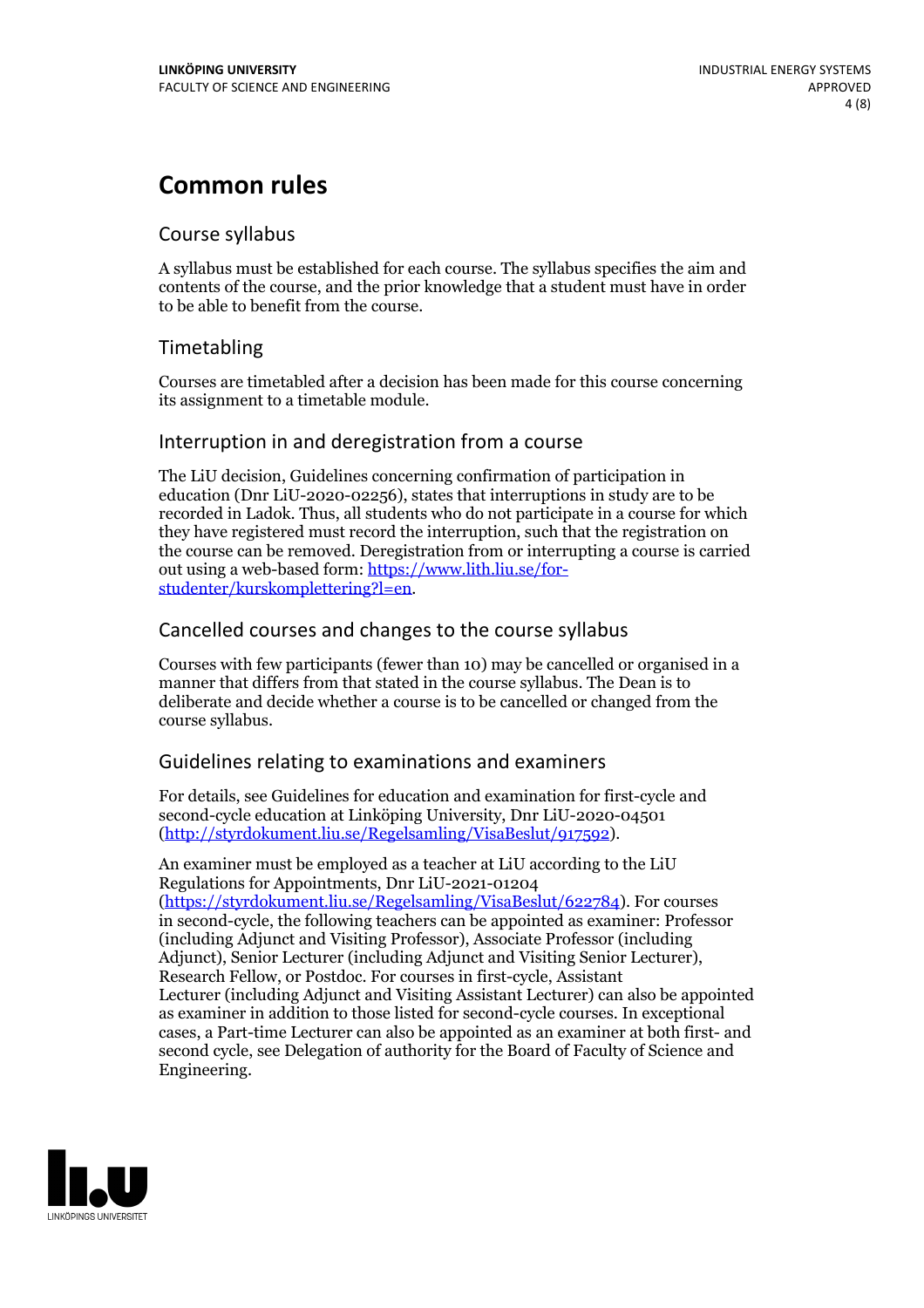## Forms of examination

#### **Principles for examination**

Written and oral examinations and digital and computer-based examinations are held at least three times a year: once immediately after the end of the course, once in August, and once (usually) in one of the re-examination periods. Examinations held at other times are to follow a decision of the faculty programme board.

Principles for examination scheduling for courses that follow the study periods:

- courses given in VT1 are examined for the first time in March, with re-examination in June and August
- courses given in VT2 are examined for the first time in May, with re-examination in August and October
- courses given in HT1 are examined for the first time in October, with re-examination in January and August
- courses given in HT2 are examined for the first time in January, with re-examination in March and in August.

The examination schedule is based on the structure of timetable modules, but there may be deviations from this, mainly in the case of courses that are studied and examined for several programmes and in lower grades (i.e. 1 and 2).

Examinations for courses that the faculty programme board has decided are to be held in alternate years are held three times during the school year in which the course is given according to the principles stated above.

Examinations for courses that are cancelled orrescheduled such that they are not given in one or several years are held three times during the year that immediately follows the course, with examination scheduling that corresponds to the scheduling that was in force before the course was cancelled or rescheduled.

When a course, or a written examination (TEN, DIT, DAT), is given for the last time, the regular examination and two re-examinations will be offered. Thereafter, examinations are phased out by offering three examinations during the following academic year at the same times as the examinations in any substitute course. If there is no substitute course, three examinations will be offered during re- examination periods during the following academic year. Other examination times are decided by the faculty programme board. In all cases above, the examination is also offered one more time during the academic year after the following, unless the faculty programme board decides otherwise. In total, 6 re-examinations are offered, of which 2 are regular re-examinations. In the examination registration system, the examinations given for the penultimate time and the last time are denoted.

If a course is given during several periods of the year (for programmes, or on different occasions for different programmes) the faculty programme board or boards determine together the scheduling and frequency of re-examination occasions.

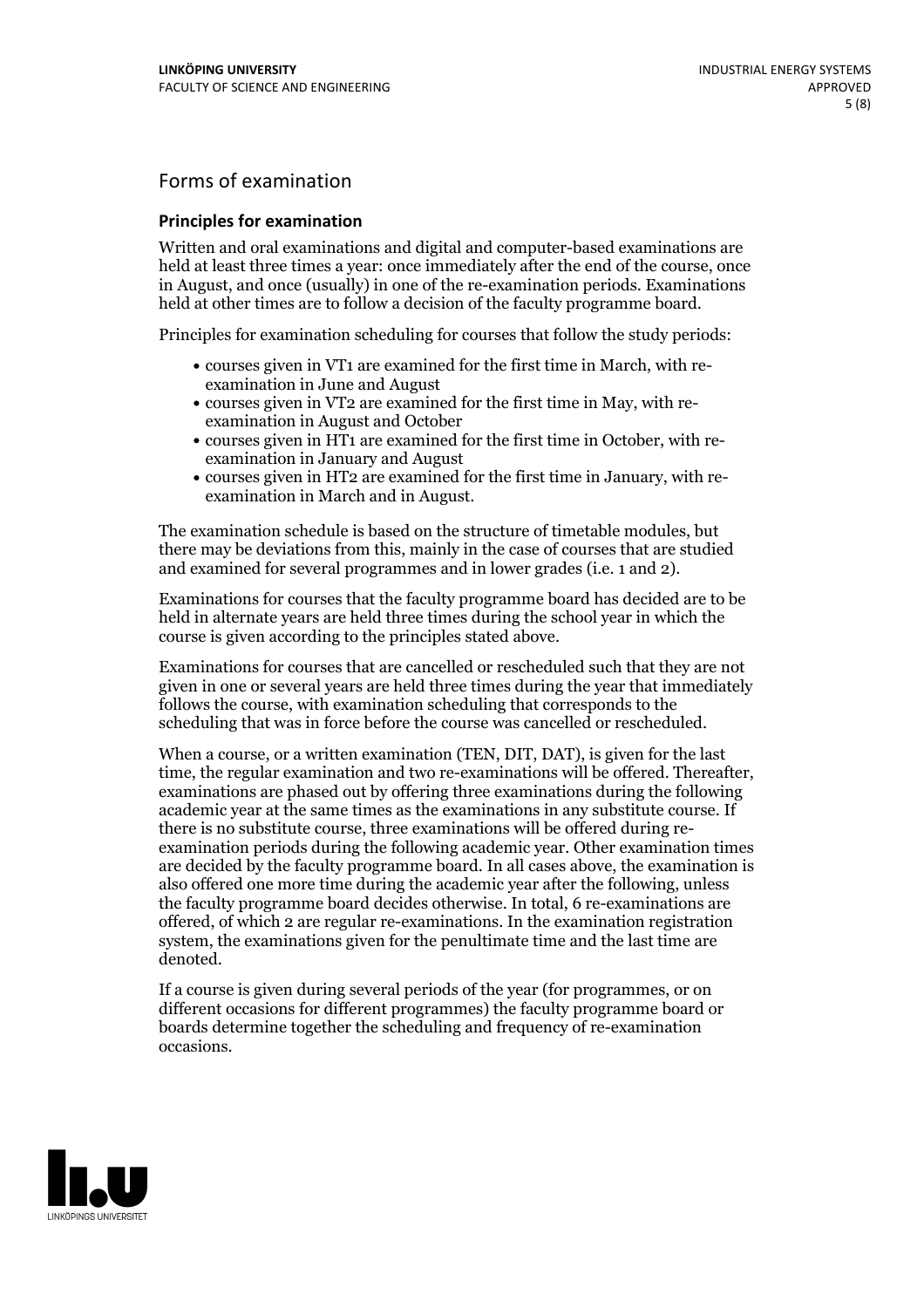### **Retakes of other forms of examination**

Regulations concerning retakes of other forms of examination than written examinations and digital and computer-based examinations are given in the LiU guidelines for examinations and examiners, [http://styrdokument.liu.se/Regelsamling/VisaBeslut/917592.](http://styrdokument.liu.se/Regelsamling/VisaBeslut/917592)

#### **Course closure**

For Decision on Routines for Administration of the Discontinuation of Educational Programs, Freestanding Courses and Courses in Programs, see DNR LiU-2021-04782. After a decision on closure and after the end of the discontinuation period, the students are referred to a replacement course (or similar) according to information in the course syllabus or programme syllabus. If a student has passed some part/parts of a closed program course but not all, and there is an at least partially replacing course, an assessment of crediting can be made. Any crediting of course components is made by the examiner.

#### **Registration for examination**

In order to take an written, digital or computer-based examination, registration in advance is mandatory, see decision in the university's rule book [https://styrdokument.liu.se/Regelsamling/VisaBeslut/622682.](https://styrdokument.liu.se/Regelsamling/VisaBeslut/622682) An unregistered student can thus not be offered a place. The registration is done at the Student Portal or in the LiU-app during the registration period. The registration period opens 30 days before the date of the examination and closes 10 days before the date of the examination. Candidates are informed of the location of the examination by email, four days in advance.

#### **Code of conduct for students during examinations**

Details are given in a decision in the university's rule book: <http://styrdokument.liu.se/Regelsamling/VisaBeslut/622682>.

#### **Retakes for higher grade**

Students at the Institute of Technology at LiU have the right to retake written examinations and digital and computer-based examinations in an attempt to achieve a higher grade. This is valid for all examination components with code "TEN", "DIT" and "DAT". The same right may not be exercised for other examination components, unless otherwise specified in the course syllabus.

A retake is not possible on courses that are included in an issued degree diploma.

#### **Grades**

The grades that are preferably to be used are Fail (U), Pass (3), Pass not without distinction  $(4)$  and Pass with distinction  $(5)$ .

- Grades U, 3, 4, 5 are to be awarded for courses that have written or digital examinations.<br>• Grades Fail (U) and Pass (G) may be awarded for courses with a large
- degree of practical components such as laboratory work, project work and

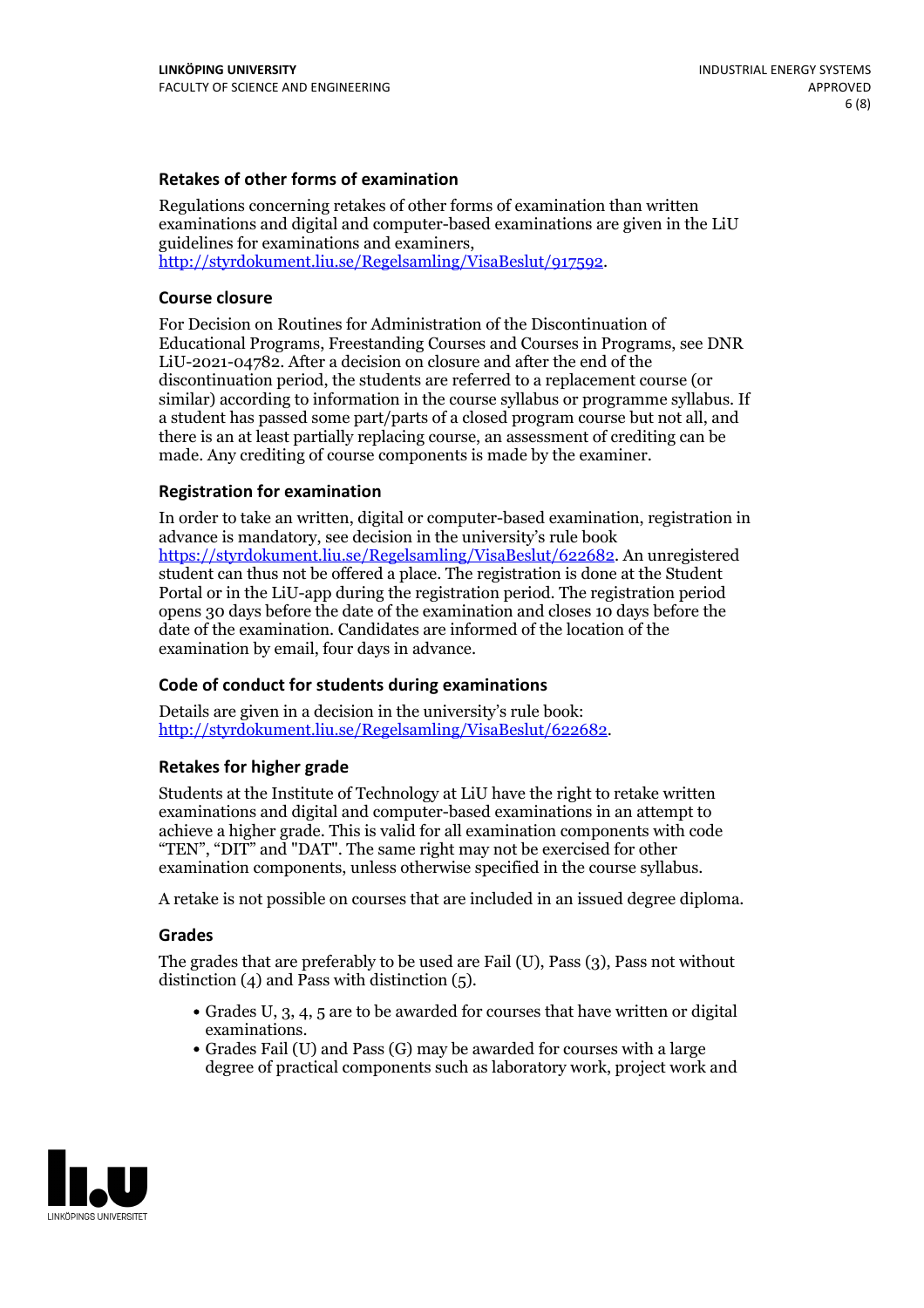group work.<br>• Grades Fail (U) and Pass (G) are to be used for degree projects and other independent work.

### **Examination components**

The following examination components and associated module codes are used at the Faculty of Science and Engineering:

- Grades U, 3, 4, 5 are to be awarded for written examinations (TEN) and
- digital examinations (DIT).<br>• Examination components for which the grades Fail (U) and Pass (G) may be awarded are laboratory work (LAB), project work (PRA), preparatory written examination (KTR), digital preparatory written examination (DIK), oral examination (MUN), computer-based examination (DAT), home
- assignment (HEM), and assignment (UPG).<br>• Students receive grades either Fail (U) or Pass (G) for other examination components in which the examination criteria are satisfied principally through active attendance such as tutorial group (BAS) or examination item
- (MOM).<br>• Grades Fail (U) and Pass (G) are to be used for the examination components Opposition (OPPO) and Attendance at thesis presentation (AUSK) (i.e. part of the degree project).

In general, the following applies:

- 
- Mandatory course components must be scored and given <sup>a</sup> module code. Examination components that are not scored, cannot be mandatory. Hence, it is voluntary to participate in these examinations, and the voluntariness must be clearly stated. Additionally, if there are any associated conditions to
- the examination component, these must be clearly stated as well.<br>• For courses with more than one examination component with grades U,3,4,5, it shall be clearly stated how the final grade is weighted.

For mandatory components, the following applies (in accordance with the LiU Guidelines for education and examination for first-cycle and second-cycle education at Linköping University,<br>[http://styrdokument.liu.se/Regelsamling/VisaBeslut/917592\)](http://styrdokument.liu.se/Regelsamling/VisaBeslut/917592):

If special circumstances prevail, and if it is possible with consideration of the nature of the compulsory component, the examiner may decide to replace the compulsory component with another equivalent component.

For possibilities to alternative forms of examinations, the following applies (in accordance with the LiU Guidelines for education and examination for first-cycle [http://styrdokument.liu.se/Regelsamling/VisaBeslut/917592\)](http://styrdokument.liu.se/Regelsamling/VisaBeslut/917592):

If the LiU coordinator for students with disabilities has granted a student the right to an adapted examination for a written examination in an examination hall, the student has the right to it.